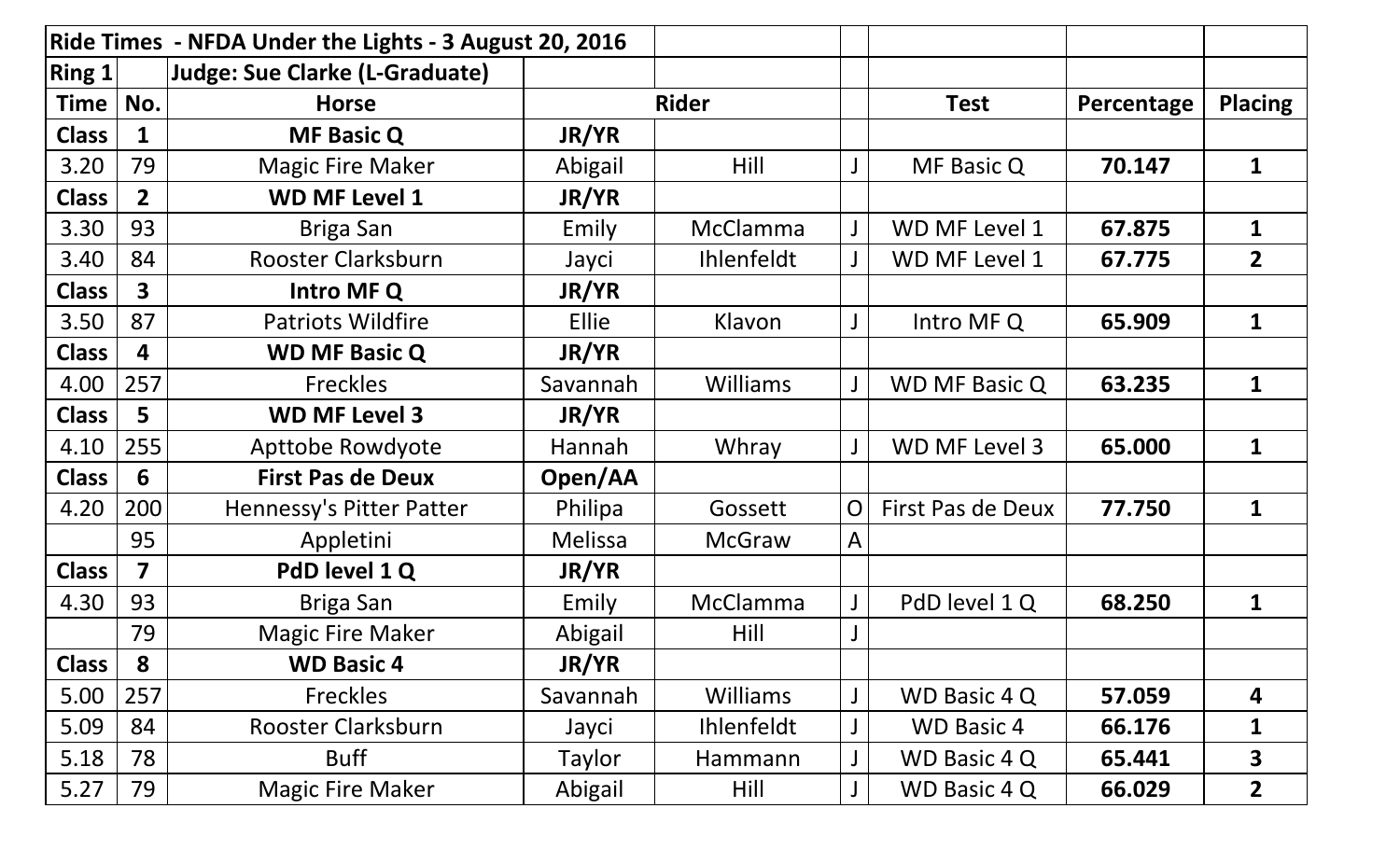| <b>Class</b> | 9   | <b>Training 1</b>              | <b>AMATEUR</b> |                 |                |               |        |                         |
|--------------|-----|--------------------------------|----------------|-----------------|----------------|---------------|--------|-------------------------|
| 5.36         | 253 | Leon                           | Mary           | Teter           | A              | Training 1    | 57.609 | $\overline{\mathbf{3}}$ |
| 5.45         | 258 | <b>Rivermont's HideNGoSeek</b> | <b>Terry</b>   | Martin          | A              | Training 1    | 67.826 | $\mathbf{1}$            |
| 5.54         | 199 | Dare to Dream                  | MacKenzie      | Gallagher       | A              | Training 1    | 64.565 | $\overline{2}$          |
| <b>Class</b> | 10  | <b>WD Intro 3</b>              | <b>AMATEUR</b> |                 |                |               |        |                         |
| 6.03         | 83  | Jackson                        | Perry          | Hopper          | A              | WD Intro 3    | 62.292 | $\overline{\mathbf{3}}$ |
| 6.12         | 96  | <b>Olenas Smokin Jet</b>       | Chrissy        | Mixon           | A              | WD Intro 3    | 65.625 | $\overline{2}$          |
| 6.19         | 81  | <b>Cochise Fire Water Flit</b> | Andrea         | Hollinger       | A              | WD Intro 3    | 61.667 | 4                       |
| 6.26         | 82  | Sassy N Hollywood              | Kathleen       | Hollister       | A              | WD Intro 3    | 67.708 | $\mathbf{1}$            |
| <b>Class</b> | 11  | <b>Training 2</b>              | Open/AA        |                 |                |               |        |                         |
| 6.33         | 94  | <b>Snap My Picture</b>         | Michelle       | <b>McGee</b>    | $\overline{O}$ | Training 2    | 68.077 | $\overline{2}$          |
| 6.40         | 251 | Dragon's Lair Crusader         | <b>Heather</b> | <b>Stalker</b>  | A              | Training 2    | 70.000 | 1                       |
| <b>Class</b> | 12  | <b>Intro B</b>                 | JR/YR          |                 |                |               |        |                         |
| 6.47         | 88  | <b>MEC Little Princess</b>     | Emma           | Krueger         |                | Intro B       | 62.187 | $\mathbf 1$             |
| 6.54         | 87  | <b>Patriots Wildfire</b>       | Ellie          | Klavon          |                | Intro B Q     | 61.250 | $\overline{2}$          |
| 7.15         | 90  | Antarious                      | Caroline       | Ledford         |                | Intro B Q     | 60.000 | $\overline{\mathbf{3}}$ |
| <b>Class</b> | 13  | Second 3 Q                     | JR/YR          |                 |                |               |        |                         |
| 7.22         | 259 | Nando                          | Hannah         | Grimm           |                | Second 3 Q    | 62.073 | $\mathbf 1$             |
| <b>Class</b> | 14  | <b>Training 1</b>              | JR/YR          |                 |                |               |        |                         |
| 7.29         | 89  | Kodak                          | Lexi           | Krueger         |                | Training 1    | 57.609 | $\overline{2}$          |
| 7.38         | 99  | <b>Winter Whisper</b>          | Grace          | Rewis           |                | Training 1    | 66.956 | $\mathbf{1}$            |
| 7.47         | 198 | <b>HRH Princess Tiger Lily</b> | Isabela        | Fitzgerald      |                | Training 1    | 57.174 | $\overline{\mathbf{3}}$ |
| <b>Class</b> | 15  | <b>WD 1-4</b>                  | JR/YR          |                 |                |               |        |                         |
| 7.56         | 93  | Briga San                      | Emily          | <b>McClamma</b> | $\mathsf{J}$   | <b>WD 1-4</b> | scr    | scr                     |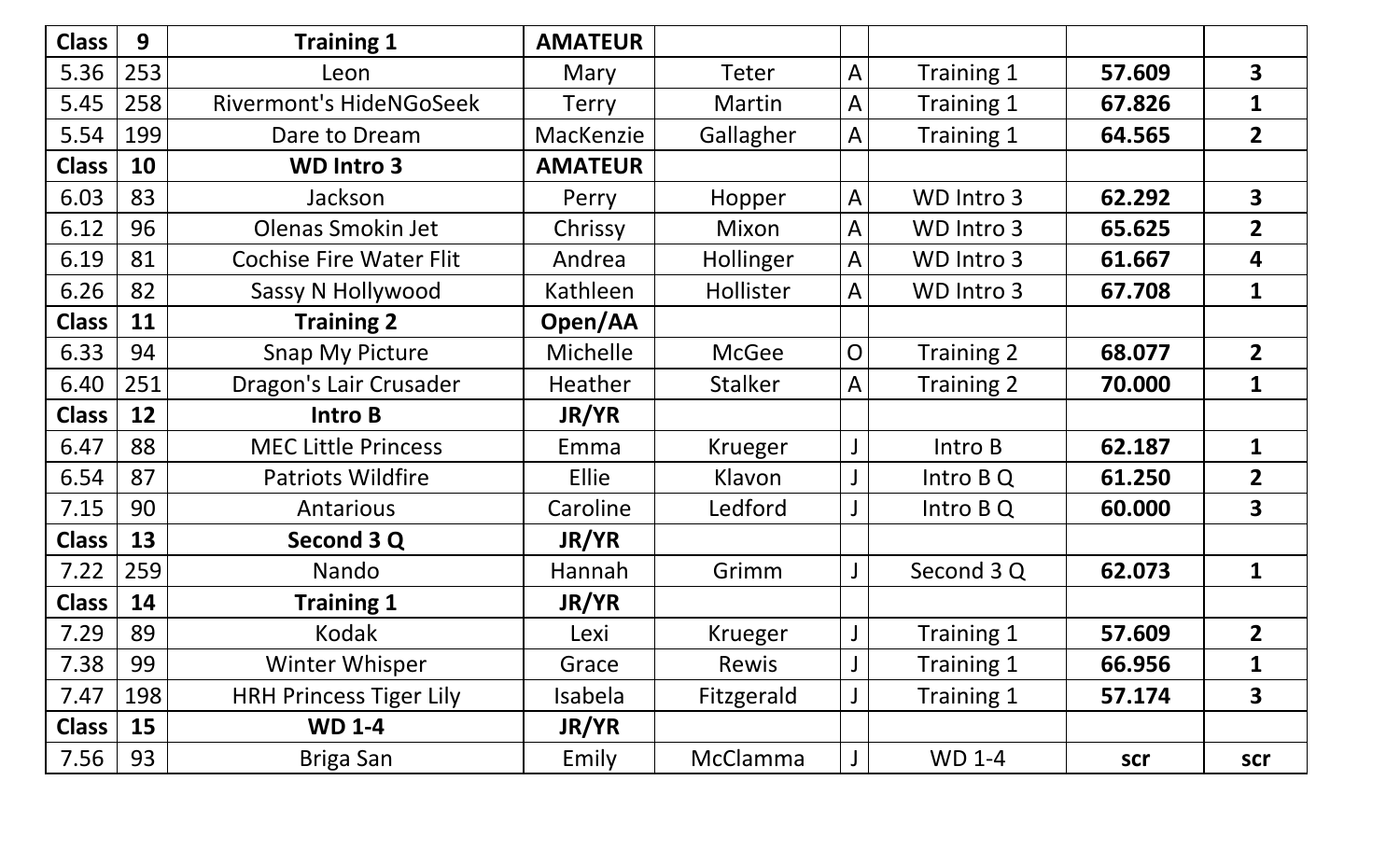| <b>Class</b> | 16  | <b>WD 3-2</b>                  | JR/YR          |                   |                |                   |        |                         |
|--------------|-----|--------------------------------|----------------|-------------------|----------------|-------------------|--------|-------------------------|
| 8.05         | 255 | <b>Apttobe Rowdyote</b>        | <b>Hannah</b>  | Whray             |                | <b>WD 3-2</b>     | 56.818 | $\mathbf{1}$            |
| <b>Class</b> | 17  | <b>WD 2-3</b>                  | <b>AMATEUR</b> |                   |                |                   |        |                         |
| 8.12         | 44  | Abracadabra                    | Heather        | <b>Stalker</b>    | A              | <b>WD 2-3</b>     | 63.942 | $\mathbf{1}$            |
| 8.19         | 192 | Party at the Ritz              | <b>Barbara</b> | Aponte            | A              | <b>WD 2-3</b>     | 60.481 | $\overline{2}$          |
| <b>Class</b> | 18  | <b>WD Basic 1</b>              | JR/YR/O        |                   |                |                   |        |                         |
| 8.26         | 84  | Rooster Clarksburn             | Jayci          | <b>Ihlenfeldt</b> |                | <b>WD Basic 1</b> | 64.839 | $\overline{2}$          |
| 8.35         | 257 | <b>Freckles</b>                | Savannah       | <b>Williams</b>   |                | <b>WD Basic 1</b> | 60.645 | $\overline{\mathbf{3}}$ |
| 8.44         | 92  | Some Kinda Wonderful           | Ginger         | Leggett-Dupont    | $\overline{O}$ | <b>WD Basic 1</b> | 66.613 | $\mathbf{1}$            |
| <b>Class</b> | 19  | <b>Intro A</b>                 | Open/AA        |                   |                |                   |        |                         |
| 9.07         | 196 | LexLin's Black Jack of Dynasty | Carrie         | Damato            | $\overline{O}$ | Intro A           | 65.625 | $\overline{2}$          |
| 9.14         | 77  | <b>Sheza Diversify</b>         | Hope           | Greig             | A              | Intro A           | 66.250 | $\mathbf{1}$            |
| 9.21         | 91  | Any Given Day                  | Heather        | Ledford           | A              | Intro A           | scr    | scr                     |
| <b>Class</b> | 20  | <b>WD Intro 1</b>              | JR/YR/AA       |                   |                |                   |        |                         |
| 9.28         | 97  | A Winter's Dream               | <b>Tyler</b>   | Platt             |                | WD Intro 1        | 66.071 | 1                       |
| 9.37         | 193 | Painted by Design              | Lisa           | <b>Bailey</b>     | $\mathsf{A}$   | WD Intro 1        | scr    | scr                     |
| <b>Class</b> | 21  | First 2                        | <b>AMATEUR</b> |                   |                |                   |        |                         |
| 9.46         | 95  | Appletini                      | <b>Melissa</b> | <b>McGraw</b>     | A              | First 2           | 62.344 | 1                       |
| 9.53         | 195 | Abbey                          | Maria          | Croft             | A              | First 2           | 58.281 | $\overline{2}$          |
|              |     |                                |                |                   |                |                   |        |                         |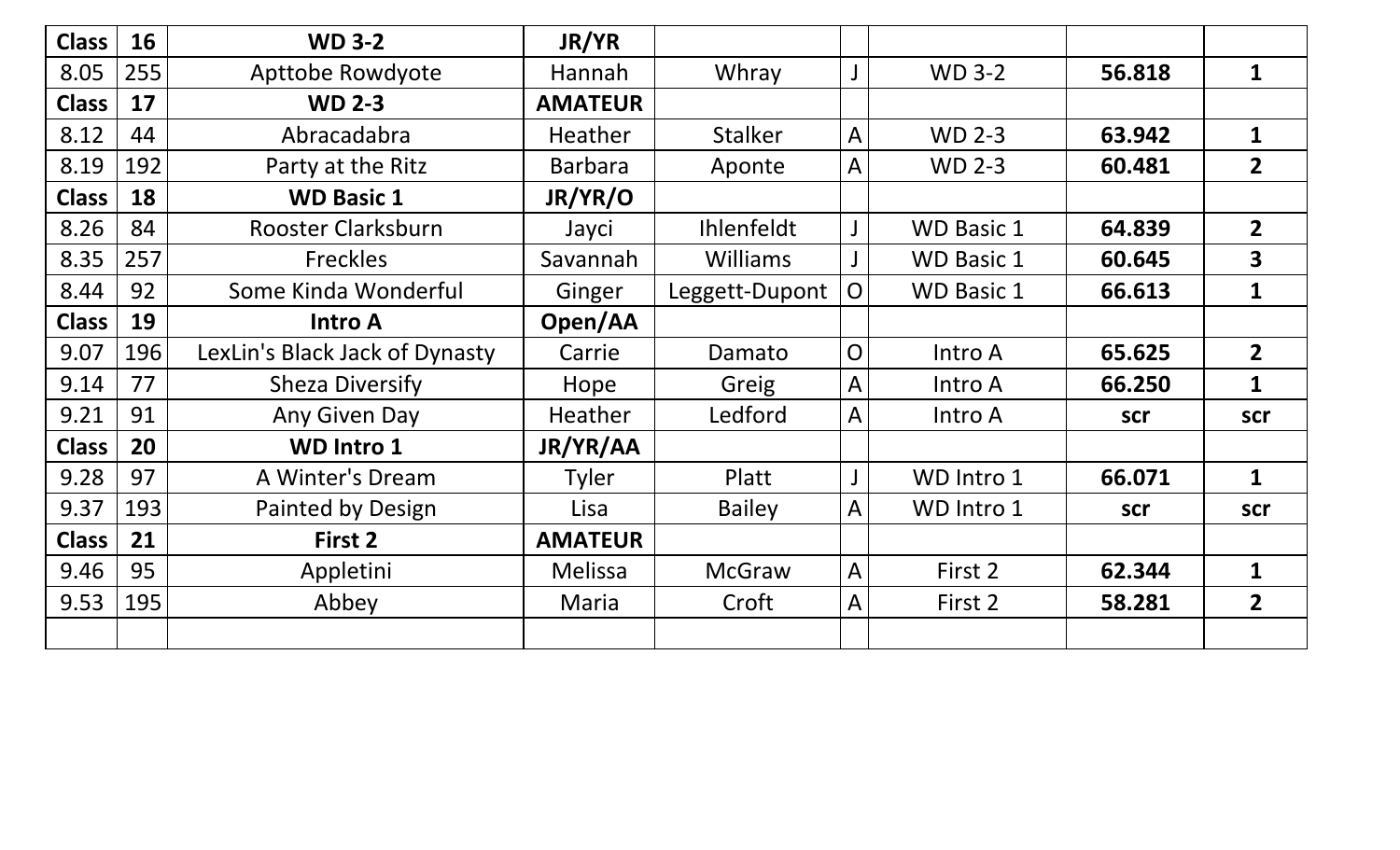| $\vert$ Ring 2 $\vert$ |     | <b>Judge: Kristen Petzold (L-Graduate)</b> |                |                 |                |                 |        |                         |
|------------------------|-----|--------------------------------------------|----------------|-----------------|----------------|-----------------|--------|-------------------------|
| <b>Time</b>            | No. | <b>Horse</b>                               |                | <b>Rider</b>    |                | <b>Test</b>     |        |                         |
| <b>Class</b>           | 22  | <b>WD 1-4 Q</b>                            | <b>OPEN</b>    |                 |                |                 |        |                         |
| 5.00                   | 85  | Huntin for O'Henry                         | Wendy          | <b>Jeffries</b> | $\overline{O}$ | <b>WD 1-4 Q</b> | 67.778 | $\mathbf{1}$            |
| <b>Class</b>           | 23  | <b>Training 3 Q</b>                        | <b>OPEN</b>    |                 |                |                 |        |                         |
| 5.09                   | 94  | <b>Snap My Picture</b>                     | Michelle       | <b>McGee</b>    | $\overline{O}$ | Training 3 Q    | 59.091 | $\overline{2}$          |
| 5.16                   | 100 | Dem Alabastro                              | Adriana        | Smith           | $\overline{O}$ | Training 3 Q    | 59.545 | 1                       |
| <b>Class</b>           | 24  | Training 3 Q                               |                |                 |                |                 |        |                         |
| 5.23                   | 251 | Dragon's Lair Crusader                     | Heather        | <b>Stalker</b>  | $\mathsf{A}$   | Training 3 Q    | 65.227 | $\mathbf{1}$            |
| 5.30                   | 256 | <b>Jake the Mercedes</b>                   | Hannah         | <b>Williams</b> |                | Training 3 Q    | 60.227 | $\overline{2}$          |
| <b>Class</b>           | 25  | First 3                                    |                |                 |                |                 |        |                         |
| 5.37                   | 200 | <b>Hennessy's Pitter Patter</b>            | Philipa        | Gossett         | $\overline{O}$ | First 3         | 57.794 | $\overline{2}$          |
| 5.44                   | 260 | Montego Bay                                | Hannah         | Grimm           |                | First 3 Q       | 60.882 | $\mathbf{1}$            |
| 5.51                   | 195 | Abbey                                      | Maria          | Croft           | A              | First 3 Q       | 52.353 | $\overline{\mathbf{3}}$ |
| <b>Class</b>           | 26  | First 1                                    | <b>AMATEUR</b> |                 |                |                 |        |                         |
| 5.58                   | 95  | Appletini                                  | <b>Melissa</b> | <b>McGraw</b>   | $\mathsf{A}$   | First 1         | 59.259 | $\mathbf{1}$            |
| <b>Class</b>           | 27  | Intro B                                    | AA/O           |                 |                |                 |        |                         |
| 6.05                   | 252 | Murphy's Law                               | Lindsey        | Strubhar        | $\mathsf{A}$   | Intro B         | 63.125 | $\overline{\mathbf{3}}$ |
| 6.12                   | 77  | <b>Sheza Diversify</b>                     | Hope           | Greig           | A              | Intro B Q       | 62.187 | 4                       |
| 6.19                   | 197 | Dem Alabastro                              | Patricia       | Elder           | A              | Intro B Q       | 64.687 | $\overline{2}$          |
| 6.26                   | 91  | Any Given Day                              | <b>Heather</b> | Ledford         | $\mathsf{A}$   | Intro B Q       | scr    | scr                     |
| 6.33                   | 196 | LexLin's Black Jack of Dynasty             | Carrie         | Damato          | $\overline{O}$ | Intro B         | 59.062 | 6                       |
| 6.40                   | 253 | Leon                                       | Mary           | Teter           | A              | Intro B Q       | 61.562 | 5                       |
| 6.47                   | 258 | <b>Rivermont's HideNGoSeek</b>             | Terry          | Martin          | A              | Intro B Q       | 67.500 | 1                       |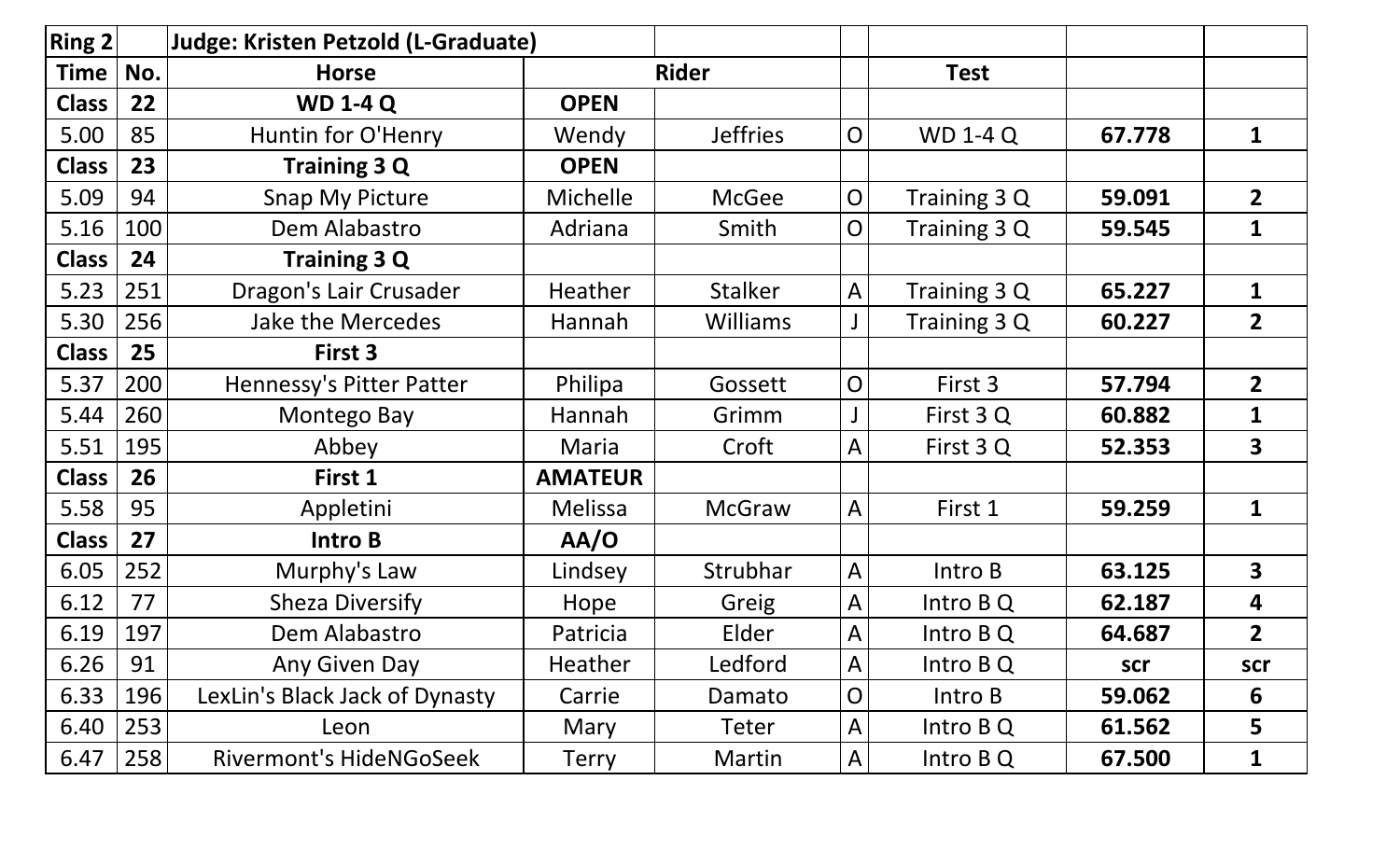| <b>Class</b> | 28  | <b>WD Intro 2</b>              | JR/YR/AA       |                  |                |                   |        |                         |
|--------------|-----|--------------------------------|----------------|------------------|----------------|-------------------|--------|-------------------------|
| 7.08         | 193 | Painted by Design              | Lisa           | <b>Bailey</b>    | A              | WD Intro 2        | 68.333 | $\mathbf 1$             |
| 7.17         | 83  | Jackson                        | Perry          | Hopper           | A              | <b>WD Intro 2</b> | 62.500 | $\overline{\mathbf{3}}$ |
| 7.26         | 97  | A Winter's Dream               | <b>Tyler</b>   | Platt            |                | WD Intro 2        | 62.917 | $\overline{2}$          |
| <b>Class</b> | 29  | <b>WD Intro 4 Q</b>            | <b>AMATEUR</b> |                  |                |                   |        |                         |
| 7.35         | 96  | Olenas Smokin Jet              | Chrissy        | Mixon            | A              | WD Intro 4 Q      | 64.310 | 2 <sup>1</sup>          |
| 7.44         | 81  | <b>Cochise Fire Water Flit</b> | Andrea         | <b>Hollinger</b> | A              | WD Intro 4 Q      | 61.890 | $\overline{\mathbf{3}}$ |
| 7.53         | 82  | Sassy N Hollywood              | Kathleen       | Hollister        | A              | WD Intro 4 Q      | 64.827 | $\mathbf{1}$            |
| <b>Class</b> | 30  | <b>Intro A</b>                 | JR/YR          |                  |                |                   |        |                         |
| 8.02         | 87  | <b>Patriots Wildfire</b>       | Ellie          | Klavon           |                | Intro A           | 60.625 | 2 <sup>1</sup>          |
| 8.09         | 90  | <b>Antarious</b>               | Caroline       | Ledford          |                | Intro A           | 68.437 | $\mathbf 1$             |
| <b>Class</b> | 31  | Third 3 Q                      | JR/YR/O        |                  |                |                   |        |                         |
| 8.16         | 98  | <b>Battle Plan</b>             | Kirsten        | Prince           | $\overline{O}$ | Third 3 Q         | 62.436 | $\mathbf{1}$            |
| 8.23         | 259 | Nando                          | Hannah         | Grimm            |                | Third 3 Q         | 56.538 | 2 <sup>1</sup>          |
| <b>Class</b> | 32  | <b>Training 2</b>              | JR/YR          |                  |                |                   |        |                         |
| 8.30         | 199 | Dare to Dream                  | MacKenzie      | Gallagher        | A              | Training 2        | 61.154 | $\overline{2}$          |
| 8.37         | 89  | Kodak                          | Lexi           | Krueger          |                | Training 2        | 59.231 | $\overline{\mathbf{3}}$ |
| 8.44         | 99  | Winter Whisper                 | Grace          | Rewis            |                | Training 2        | 68.846 | $\mathbf{1}$            |
| <b>Class</b> | 33  | <b>Second 1</b>                | <b>OPEN</b>    |                  |                |                   |        |                         |
| 8.51         | 200 | Hennessy's Pitter Patter       | Philipa        | Gossett          | $\overline{O}$ | Second 1          | 57.424 | $\mathbf{1}$            |
| <b>Class</b> | 34  | <b>Intro C</b>                 | JR/YR          |                  |                |                   |        |                         |
| 8.58         | 88  | <b>MEC Little Princess</b>     | Emma           | Krueger          |                | Intro C           | 54.750 | $\overline{2}$          |
| 9.19         | 198 | <b>HRH Princess Tiger Lily</b> | Isabela        | Fitzgerald       |                | Intro C           | 65.000 | 1                       |
| <b>Class</b> | 35  | <b>WD Basic 3</b>              | <b>OPEN</b>    |                  |                |                   |        |                         |
| 9.26         | 92  | Some Kinda Wonderful           | Ginger         | Leggett-Dupont   | $\overline{O}$ | <b>WD Basic 3</b> | 63.788 | $\mathbf 1$             |